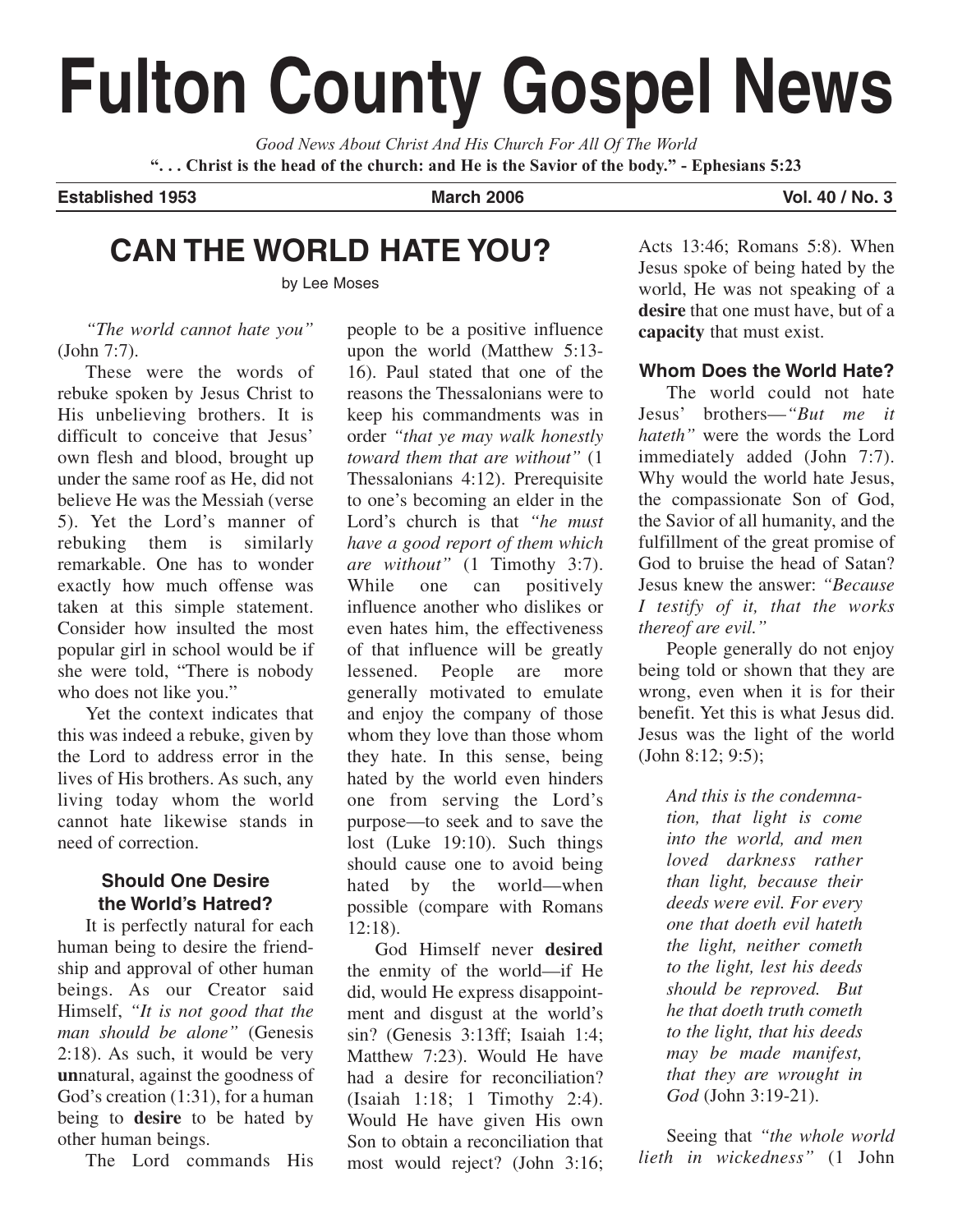#### **FULTON COUNTY GOSPEL NEWS** USPS Publication #211780

. . . is a Periodical publication issued monthly by the Church of Christ at Third and Bethel (P.O. Box 251), Mammoth Spring, AR 72554-0251. **POSTMASTER: Please mail all changes of address to the above address.**

**FCGN** is mailed free of charge to any who care to receive it. We will be happy to add any names to the regular mailing list. If you send in a name we must have a complete address, including number and street name, or R.R. or HCR number, plus box number, or a P.O. Box number and the **NINE DIGIT ZIP CODE**. This paper is supported by voluntary contributions for which we are grateful. Financial information will be furnished upon request. **Mail all address corrections or manuscripts to:**

#### **FULTON COUNTY GOSPEL NEWS** P.O. Box 251

Mammoth Spring, AR 72554

## *continued from page 1*

5:19), "the whole world" was rebuked by Jesus. Jesus did this through preaching the truth. And as Christians are to be "the light of the world" (Matthew 5:14; compare with Ephesians 5:8; Philippians 2:15-16), they are to preach the truth and rebuke sin: *"But all things that are reproved are made manifest by the light: for whatsoever doth make manifest is light"* (Ephesians 5:13).

The world hated Jesus for preaching the truth and thus rebuking their sin. Certainly the world climate has changed since the first century, but is it that much more favorable to true Christianity? We live in an age in which peace has been struck between atheists, Jews, and professed "Christians"; a peace based upon the premise, "We can agree to disagree, just don't tell me I'm wrong." But because sin is ever present, Christians are

compelled to bear with unrelenting zeal the sword that Jesus sends into the earth (Matthew 10:34). Christians are compelled to be distinct from a world of sin, yet, *"If ye were of the world, the world would love his own: but because ye are not of the world, but I have chosen you out of the world, therefore the world hateth you"* (John 15:19). Do you strive to please your Lord in your conduct? Do you stand up for truth? Do you oppose wrong? If so, *"Marvel not, my brethren, if the world hate you"* (1 John 3:13).

# **Where Do Your Affections Lie?**

Since the world hates those who reprove the world's evil works, all must make a choice: Do we desire the world's affection or God's favor? One cannot seek both: *"Ye adulterers and adulteresses, know ye not that the friendship of the world is enmity with God? whosoever therefore* will ('desires to. . .planning accordingly'1) *be a friend of the world is the enemy of God"* (James 4:4). Not only can one not seek both, one cannot **have** both. As Paul said, *"If I yet pleased men, I should not be the servant of Christ"* (Galatians 1:10). Whether we desire the world's affection or God's favor hinges upon where our own affections lie.

There is no doubt as to where Jesus' affections lay. While He had compassion on the multitudes of lost humanity and always sought their good (Matthew 9:36), His loyalty was to the Father and to the truth (John 8:28-29). The Pharisees and Herodians were trying to deceive Christ through flattery, but certainly spoke truth when they said, *"Neither carest thou for any man: for thou* *regardest not the person of men"* (Matthew 22:16).

Yet in the religious world, and even in the Lord's church, there is an increasing regard for the persons of men over the will of God. Churches' efforts are directed toward erecting large gymnasiums and providing social functions to attract people, rather than toward pricking sin-laden hearts with the truth. Churches poll their neighborhoods as to what they would like in a church, and give them what they want, regardless of whether it is according to truth. Contrast this approach with that of our Lord, Who apparently never read Rick Warren's *Purpose-Driven Church* or other such drivel intended to bend the church of the Lord to the will of the world.

If our affections lie with the Lord, pleasing men cannot be our primary goal. As Jesus told the highly-esteemed Pharisees, *"Ye are they which justify yourselves before men; but God knoweth your hearts: for that which is highly esteemed among men is abomination in the sight of God"* (Luke 16:15). If we are seeking to please men, it will compromise our purity and truthfulness (1 Thessalonians 2:3-6). As Jesus warned, *"Woe unto you, when all men shall speak well of you! for so did their fathers to the false prophets"* (Luke 6:26).

Are we *"strangers and pilgrims"* in the world? (Hebrews 11:13; 1 Peter 2:11). Those who are not at home in the true church will be at home in the world. But those who are not at home in the world will be at home in the true church—and in heaven. Do we savor the things of God or of men? (Matthew 16:23). That is, do we insist upon the hard truth, or do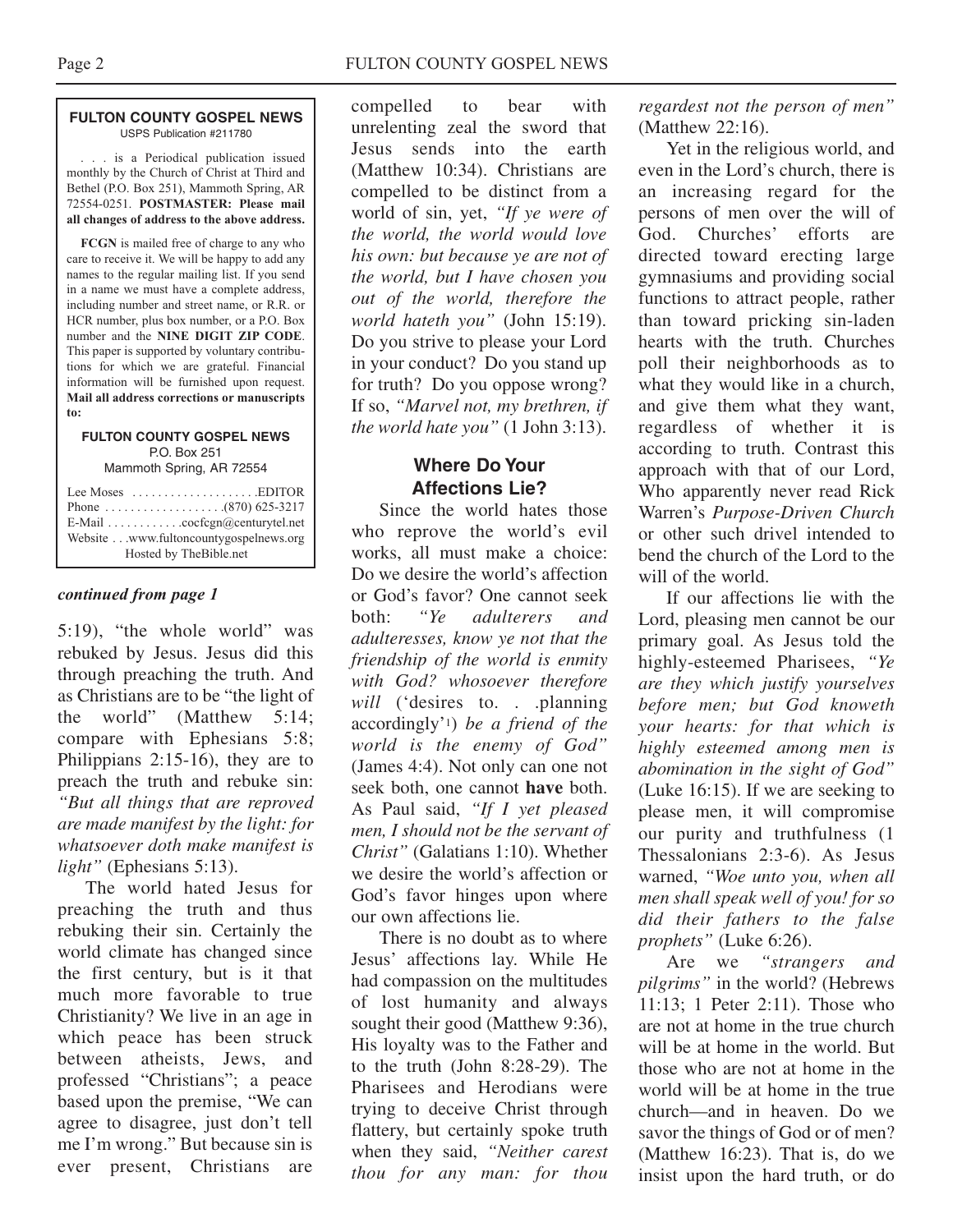we rather choose the easy way, avoiding persecution and the reproach of men? (compare with 4:8-9). To His apostles Jesus gave this warning and assurance which should resound for us today: *"And ye shall be hated of all men for my name's sake: but he that endureth to the end shall be saved"* (10:22).

## **Conclusion**

Jesus gave His brothers a memorable rebuke when He told them, *"The world cannot hate you."* However, this was directly related to His brothers' lack of faith in Him. After His resurrection, at least some of them believed in Him (Acts 1:14; James 1:1; Jude 1). Was the world later able to hate Jesus' brothers? Read the book of Jude! Its firm stand against sin and false doctrine could never be palatable to the world. And according to Josephus, Jesus' brother James was stoned to death. The world could not hate them when they lacked faith, but that certainly changed once they gained faith. If the world cannot hate you, it could be related to your lack of faith.

The hatred of the world is not a goal for which one should ever seek. Neither God the Father nor Jesus ever desired to be hated by the world, but by reproving its sin, the world's hatred was assured. But if your affections lie with the Lord in a life of obedience to Him, the world's hatred is nothing to fear, as the Lord's favor is assured. As He said, *"If the world hate you, ye know that it hated me before it hated you"* (John 15:18).

# **"FOR SUCH A TIME AS THIS"**

#### by Marvin Rickett

Esther was made queen of Persia in place of Vashti. Queen Vashti had refused the command of the King Ahaseurus to put her beauty on display in front of the princes and nobles. The king replaced her with a new queen chosen from among the fair beauties of the land. Hadassah, a Jewess, cousin to Mordecai, was chosen; and her name was changed to Esther.

After Esther became queen, an evil plot was made to destroy all the Jews of Persia. Mordecai and the Jews appealed to Esther to help them. She was hesitant because of the delicate matter of going uninvited into the king's presence. Mordecai reminded her that she, being a Jew too, would be included in the orders to destroy them. Then he said, *"Who knoweth whether thou art come to the kingdom for such a time as this"* (Esther 4:14). Mordecai was saying that perhaps God's providence had placed Esther in the position of queen to save the Jews from destruction at this time. As it turned out, God did indeed use Esther to save His people.

The providence of God means, "God provides for His people." In times past, God sometimes used miracles to provide for His people. He provided manna for Israel in the wilderness by causing a nourishing food to fall from heaven like a frost (Exodus 16). He provided water for Israel by causing a barren rock to gush forth a spring of water (Exodus 17).

Many times, God provided for

His people in a non-miraculous way, as in the case of Esther. He provided for Jacob and his twelve sons to be spared during the seven years of famine through Joseph. Joseph was sold by his brothers to Ishmaelite traders, who sold him to Potiphar, who cast him into prison, from which he was brought forth because of interpreting dreams, because of which he was made second ruler in Egypt, prepared for the seven years' famine, and brought his family to Egypt where there was bread. In all of these transactions, God's providence was working. The only thing miraculous about it was Joseph's ability to interpret dreams.

The word "providence" is often used today to indicate God's non-miraculous working to accomplish His purposes. Providence means with and by natural law. Miracle means without and opposite natural law. Providence means God maneuvers within natural laws to work things out for the best. This is what Paul meant in Romans 8:28: *"And we know that all things work together for good to them that love God, to them who are the called according to his purpose."* God works within His natural laws to work out His purposes. Why should it seem incredible to us that God can and does use His natural laws, which He gave us in the first place, to work out His purposes in our lives?

Some folks believe that God either must work miracles or He doesn't work at all. This is a misunderstanding of God. God has not withdrawn from the scene. He is present and active in His providence.

Some folks have the view that the only way God can answer

<sup>1</sup> *"Boulomai,"* in Bauer, Danker, Arndt, and Gingrich, *A Greek-English Lexicon of the New Testament and Other Early Christian Literature*, 3rd ed. (Chicago: Univ. Of Chicago Press, 2000), p. 182.